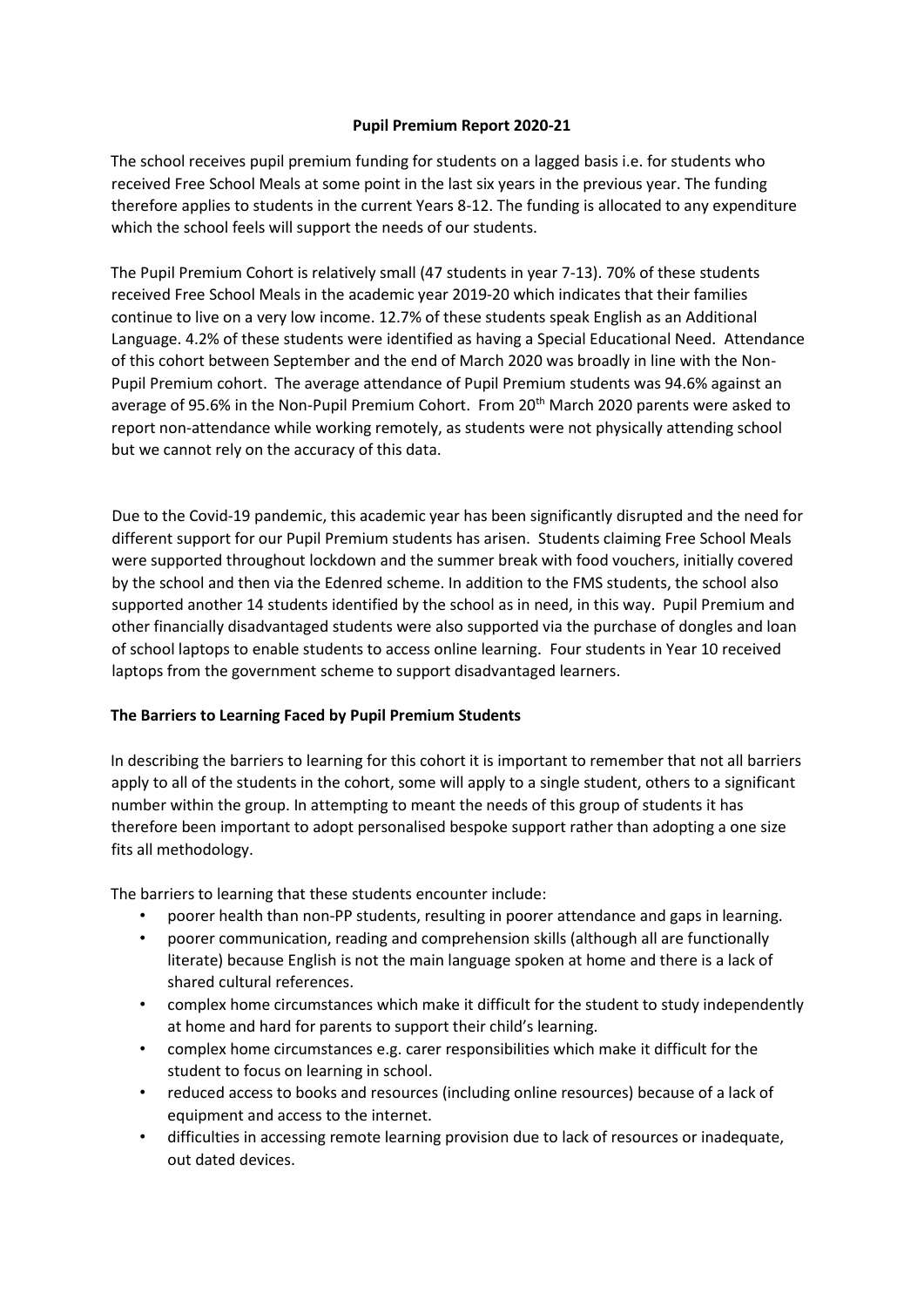In 2019-20 Rugby High School received £40,372 of pupil premium funding. Pupil Premium funding was spent as follows:

| Area                                                                                                                                                                                                                                                                                                                                                                                                 |        |
|------------------------------------------------------------------------------------------------------------------------------------------------------------------------------------------------------------------------------------------------------------------------------------------------------------------------------------------------------------------------------------------------------|--------|
| Tuition and learning support to PP students falling behind in core subjects                                                                                                                                                                                                                                                                                                                          | 18,000 |
| Pastoral interventions including mentoring and counselling to support PP students                                                                                                                                                                                                                                                                                                                    | 17,032 |
| Transport bursaries to support PP students living in the school's catchment but beyond the 6 mile limit 5,340<br>that entitles them to free transport and support for other items such internet dongle contract, laptop,<br>meals not covered by FSM, support with the cost of uniform, revision guides, and financial support to<br>enable students to participate in educational trips and visits. |        |
| Total                                                                                                                                                                                                                                                                                                                                                                                                | 40,372 |

Sixth Form Bursary funding was £9570, of which £5900 was claimed by students. The school has been allocated £11,962 for bursary funding for the academic year 2020-21. Sixth formers starting at RHS in September 2020 have been made aware of this bursary so that more students can benefit, as early as possible.

## **Attainment and Progress**

The school has an admissions policy that gives a priority to Pupil Premium students and admits them with a lower score than other students. Due to the Covid-19 pandemic no students have taken any formal assessment. However, monitoring of students' engagement with remote learning during our school closure revealed that Pupil Premium students were the group of students who engaged the least with remote learning with 46.6% of the 33 Pupil Premium students in years 7 to 10 appearing regularly on the staff monitoring sheet, as students who had not engaged or submitted work in more than 4 different subjects, in every three-week cycle.

Students were awarded Centre Assessed Grades this summer and students within the Pupil Premium cohort performed well with an average points score of 7.02 against an average of 7.64 for the whole cohort. There were 11 PP students in the Year 11 cohort and 7 of whom achieved an average of grades 7 or above. Of the 4 students who achieved lower grades, students had experienced challenges outside of school which had impacted on attendance and mental health and well-being throughout KS4. Students had been fully supported by the school in efforts to improve attendance, counselling and other pastoral support.

This pattern is similar to patterns observed in previous years but the disparity between students access to online resources to support learning has become much more evident this year and will mean that the school needs to continue to invest PP funding in supporting students learning remotely. Given students lack of engagement with remote learning over the Spring and Summer terms it is clear that funding will also need to be allocated to support mentoring and potentially extra tuition for students, particularly in KS4, so that they are successful at GCSE. Although there is a very small attainment and progress gap, it would be much bigger, without the interventions that we put in place to support Pupil Premium students.